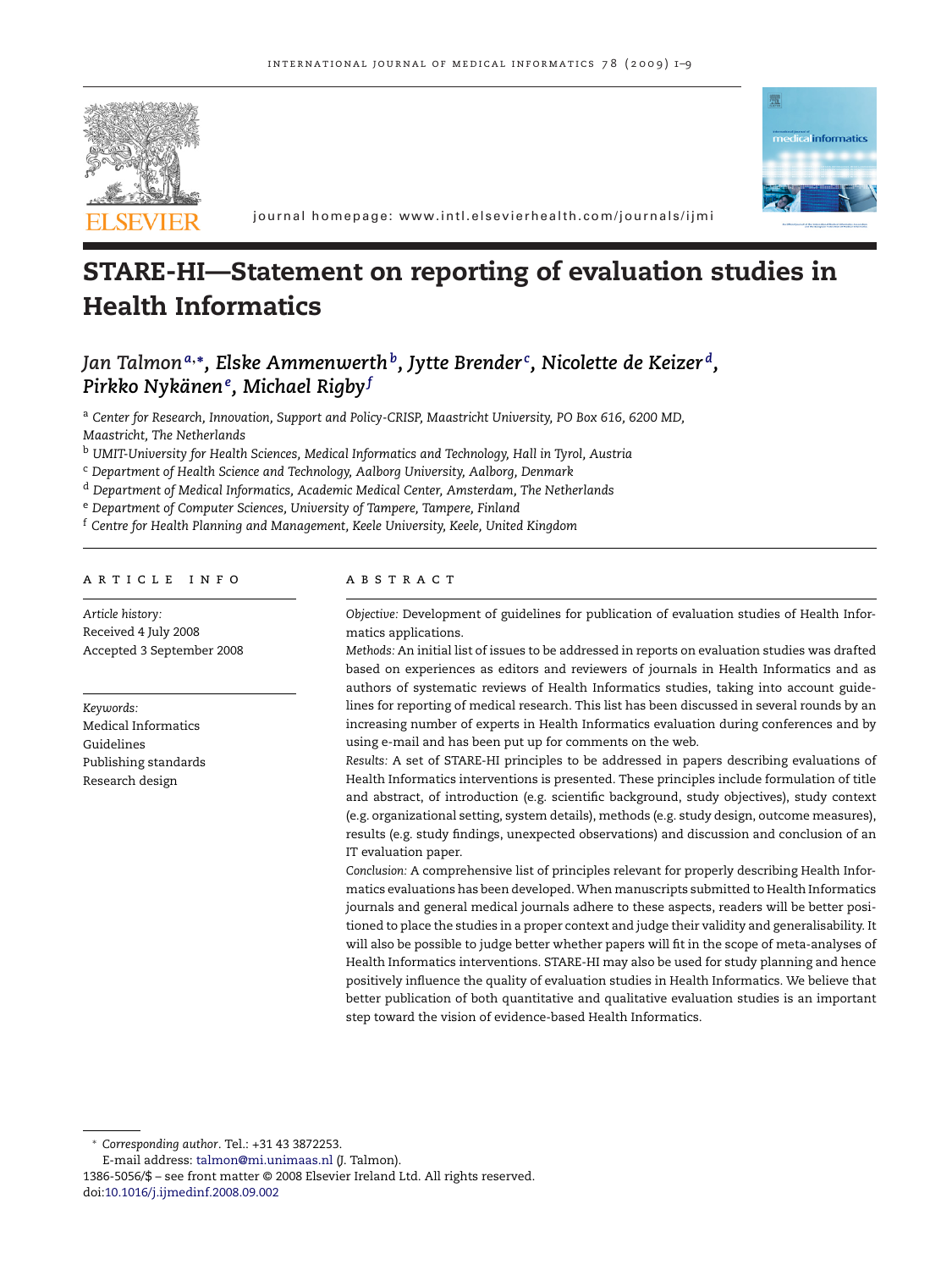This study is based on experiences from editors, reviewers, authors of systematic reviews and readers of the scientific literature. The applicability of the principles has not been evaluated in real practice. Only when authors start to use these principles for reporting, shortcomings in the principles will emerge.

© 2008 Elsevier Ireland Ltd. All rights reserved.

# **1. Introduction**

Evidence-based1 application of technologies, methods, and interventions is recognised as good practice and ethically important in all aspects of health care [\[1\]; t](#page-7-0)he technologies, methods, and interventions have to be proven to be safe, effective, and the most appropriate compared with other methods and alternative solutions.

Given the essential role of information technology (IT) systems on the delivery of modern health care, and the dependence of health professionals and organizations on them, it is imperative that they are thoroughly assessed through robust evaluations as with any other form of health process or technology. This principle is advocated and elaborated in the Declaration of Innsbruck [\[2\].](#page-7-0)

In the past decades it has been demonstrated that IT systems can not only be beneficial, but also can have unintended, potentially detrimental effects as documented by [\[3,4\],](#page-7-0) just like other interventions in (social) environments as extensively described in [\[5\].](#page-7-0) It is imperative to monitor IT system implementations and their effects during the whole life cycle of the system. Unintended and intended consequences as well as the socio-technical circumstances under which these occur are important to report since they provide insight that can inform system developers and implementations of similar systems elsewhere. Although there might be pressure to suppress bad news, there are several overriding imperatives for reporting unintended consequences [\[6\].](#page-7-0) Also assessment of the development and implementation process itself provides indications on what is good practice and hence contributes to successful Health Informatics applications [\[7\].](#page-7-0)

When it comes to decisions how best (if at all) to use IT systems for a particular task in the health care delivery process, objective appraisal of opportunities and options requires access to available evidence. Part of this evidence can be found in the scientific literature. Besides the fact that the volume and coverage of evaluation studies in the literature is small given the importance and impact of Health Informatics on modern health care practice and delivery [\[8\], t](#page-7-0)he evidence that is available is to some extent difficult to appreciate due to poor reporting practice [\[9\].](#page-7-0)

There is growing published evidence of the impact of Health Informatics<sup>2</sup> on health care  $[10]$ , and, increasingly, reviews appear that summarize the available evidence in the form of a narrative review, a systematic review, or a formal meta-analysis (e.g. [\[11\]\).](#page-7-0) However, the wide variety in the kinds of IT systems and their application domains as well as the various kinds of outcome measures have limited the generalisability of findings, and thus have hampered meta-analysis, as reported for example by [\[11\]. O](#page-7-0)ther studies too have shown that publications on the evaluation of IT interventions in health care have several shortcomings that severely hamper the proper appraisal of these publications, see the review in [\[12, pp. 243–323\].](#page-7-0)

During a specially convened expert workshop on Health Informatics evaluation – HISEVAL – sponsored by the European Science Foundation and held in Innsbruck [\[2\],](#page-7-0) the concern was raised that without proper guidelines for the design, planning, execution, and reporting of evaluation studies in Health Informatics, it would be difficult to built up a proper evidence base that can be used to make informed decisions regarding IT interventions in health care.

In other domains of medicine, these problems have also been identified. Work done in the early 1990s lead to the publication of the CONSORT statement in 1996 [\[13\].](#page-7-0) The CONSORT statement provides guidelines for the publication of randomized controlled clinical trials (RCTs). This statement has been adopted by many medical journals. Later this statement was revised [\[14\]](#page-8-0) and has been extended to cover specific kinds of RCT designs such as cluster RCTs [\[15\]](#page-8-0) or RCTs assessing nonpharmacologic treatments [\[16\]](#page-8-0) and has been shortened for reporting RCTs in journal and conference abstracts [\[17\]. S](#page-8-0)everal other guidelines have been developed following the approach of the CONSORT statement; for example the QUOROM statement for reporting of meta-analyses [\[18\], S](#page-8-0)TARD for reporting of diagnostic studies [\[19\]](#page-8-0) and STROBE for observational studies [\[20\].](#page-8-0) An overview of the various guidelines has been published in [\[21\]. S](#page-8-0)uch an overview is also available at the EQUATOR-network website [\[22\].](#page-8-0)

CONSORT has proven its value over time. Studies have demonstrated that there is more quality in the reporting of controlled studies after the introduction of the CONSORT statement [\[23,24\].](#page-8-0) Guidelines for good reporting of studies are likely to have an influence on the quality of the studies themselves as well, because of the requirement for a clear demonstration of sound scientific methodology.

Health Informatics is a significant area of health systems investment, and potentially affects every professional and patient. It is therefore evident that Health Informatics should adopt similar robust guidelines as to build a more solid evidence base. Health Informatics applications potentially have

 $1$  We use the term evidence in a broad sense. It is not necessarily restricted to some outcome measure like morbidity, mortality or compliance, but includes also user experiences as collected with questionnaires or qualitative studies and results from the analysis of implementation processes for example. Consequently, evidence-based health informatics is based on both quantitative and qualitative research results.

<sup>&</sup>lt;sup>2</sup> We use the term Health Informatics rather than Medical Informatics. The latter has the annotation that it concerns the pro-

cessing of information related to the medical condition of patients, but there are applications that cover a broader scope, including the health of a broader part of the population.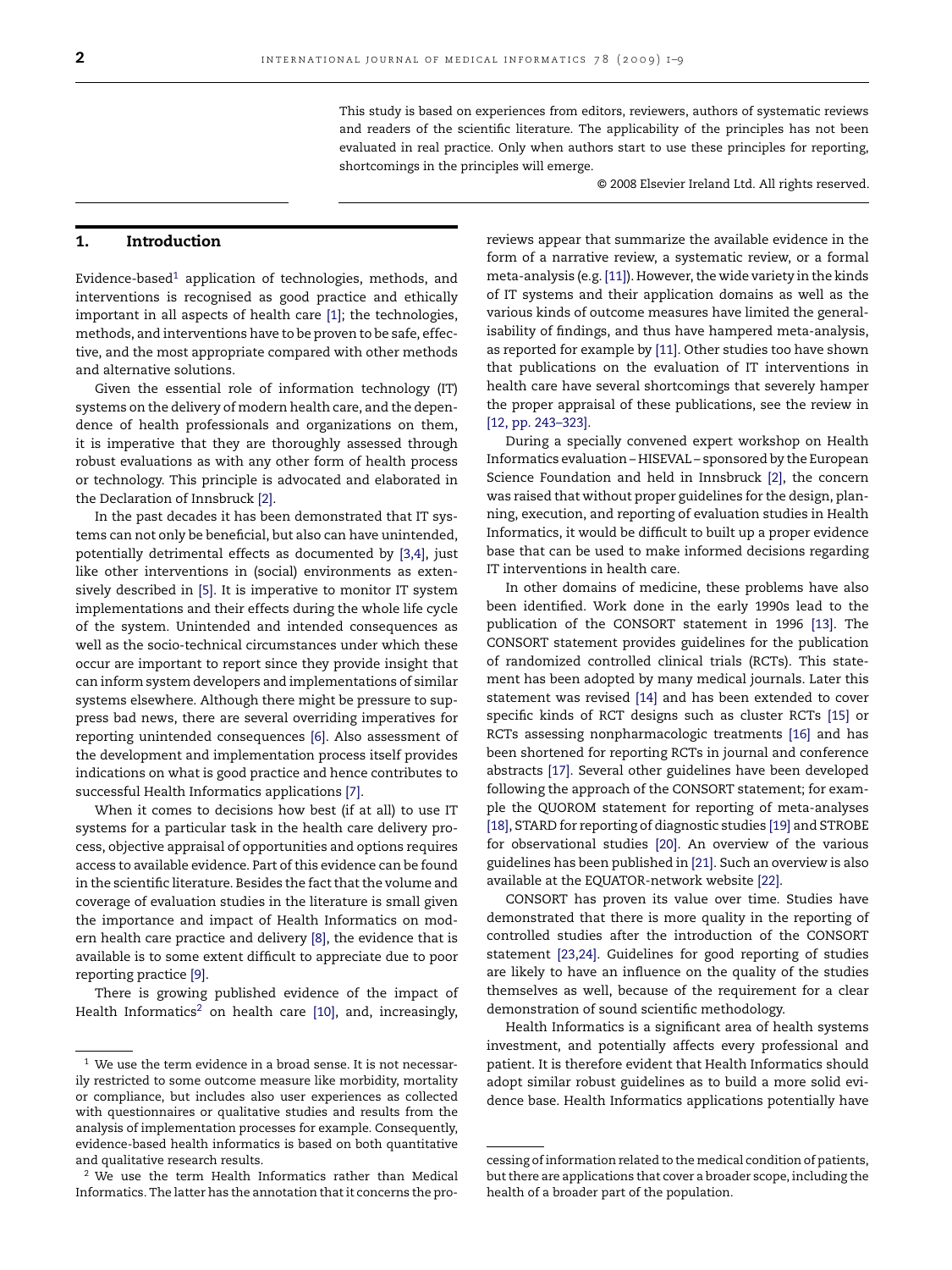effects on health care organizations, health care delivery and outcomes, therefore a Health Informatics application may not directly affect the medical condition of the patient – as drugs do – but it will generally have an indirect effect by assisting the care givers in their decisions and their patient management. The study designs that are covered by CONSORT and other reporting guidelines are not always the most appropriate in Health Informatics evaluation research [\[2,25,26\]. O](#page-7-0)ther study designs, both qualitative and quantitative ones, are frequently used.

These observations have led us to the development of guidelines for reporting of evaluation studies in Health Informatics, which build upon work of others, yet also take into account some specific issues that are often central to Health Informatics evaluation studies. They are intended to be applicable for a spectrum of quantitative and qualitative study designs as found in Health Informatics research.

#### **2. Objectives**

The objective of STARE-HI (STAtement on the Reporting of Evaluation studies in Health Informatics) is to provide guidelines for writing evaluation reports in Health Informatics which can be reliably interpreted by subsequent readers; and by doing this to improve the quality of published evaluation studies in Health Informatics; and thus to improve the evidence base of Health Informatics.

These objectives are achieved by presenting guidelines for reporting, which are formatted as a checklist with enough detail to guide authors without making reporting too complex.

This paper describes the procedure followed to come to these guidelines. It gives in tabular form the issues that should be included in a report of an evaluation of an IT intervention in health care. Next, the various items are discussed in more detail. A description of the rationale of each item and examples will be published in a subsequent separate paper.

#### **3. Method**

An initial set of items was drafted by the editorial team (represented by the authors of this paper) based on discussions at the HISEVAL workshop and on their experience with assessing the quality of papers for either a review or a meta-analysis or as part of the editorial process as reviewers and editors. The CONSORT statement [\[13,27\], c](#page-7-0)riteria for reviewers of biomedical informatics manuscripts [\[28\], t](#page-8-0)he QUOROM statement [\[18\],](#page-8-0) the STARD statement [\[19\]](#page-8-0) and other more general recommendations on publication quality such as [\[29\]](#page-8-0) were used as further reference material.

For each item, a brief description was made. Preliminary versions of the list of items and their descriptions were presented to and discussed with colleagues world-wide at workshops at Medinfo2004, MIE2005, MIE2006, AMIA 2006, and AMIA2007.

The list of items and the descriptions was refined by the editorial team based on the comments and suggestions received.

The resulting draft was then published on the website of the EFMI-working group on evaluation (EFMI-WG EVAL), and all members of that working group were informed of the call for comments at the end of 2006. These comments were assessed by the editorial team and incorporated in the draft document. In spring 2007, a second draft of STARE-HI was put on the website of EFMI-WG EVAL, and potential authors were invited to use and validate STARE-HI. This version of STARE-HI was also used in a pilot study to assess the quality of reporting of evaluation studies in a selected group of Medical Informatics journals in one particular year [\[30\].](#page-8-0) Both the usage of the draft of STARE-HI and this assessment study provided feedback on various aspects of STARE-HI.

All received comments have been taken into account leading to a final draft of STARE-HI. This final draft was once again made available through the EFMI-WG EVAL website and distributed among members of the AMIA Working Group on Evaluation for a final round of comments, which have been included in the guidelines as presented here.

#### **4. STARE-HI recommendations**

The scope of STARE-HI is to provide guidelines for the reporting of evaluations in Health Informatics, independent of evaluation method used. Therefore, these guidelines have a general character, with a main focus on the description of the context in which the study took place, the description of the methodology, general recommendations for the reporting of results, and the structuring of the discussion. In cases where a study design has been selected for which already a more specific guideline exists (e.g. a randomized trial), STARE-HI should be used in a way which is complementary to the more specific guideline.

We consider the Health Informatics application as the object of evaluation. This assessment can cover the technical artefact (or system) as such including its functionality, but also the effect the artefact has on the surrounding organizational environment, the working procedures and social and psychological issues, as well as its effect on patients' health and outcomes. STARE-HI is not primarily developed for assessing information resources that are made available through IT, for example patient guides on the Internet, or for studies on general attitudes of health care providers and patients toward the use of IT in health care.

In [Table 1,](#page-3-0) we list the preferred structure of a publication on an evaluation study. In the next section, we then describe the items in more detail. For the rationale and for examples of good practice, we refer to a subsequent paper that is being developed.

The reader should be aware that STARE-HI is intended as a guideline, not a rigid structural standard. We do recognise that the order of items and the detail to which the various items may be described in a report or paper may depend on the audience, the type of paper, the available space, and the type of study. The target reader must also be aware of the more detailed instruction of the respective scientific journal that may affect the order of the sections and impose restrictions on their length. In addition, not all issues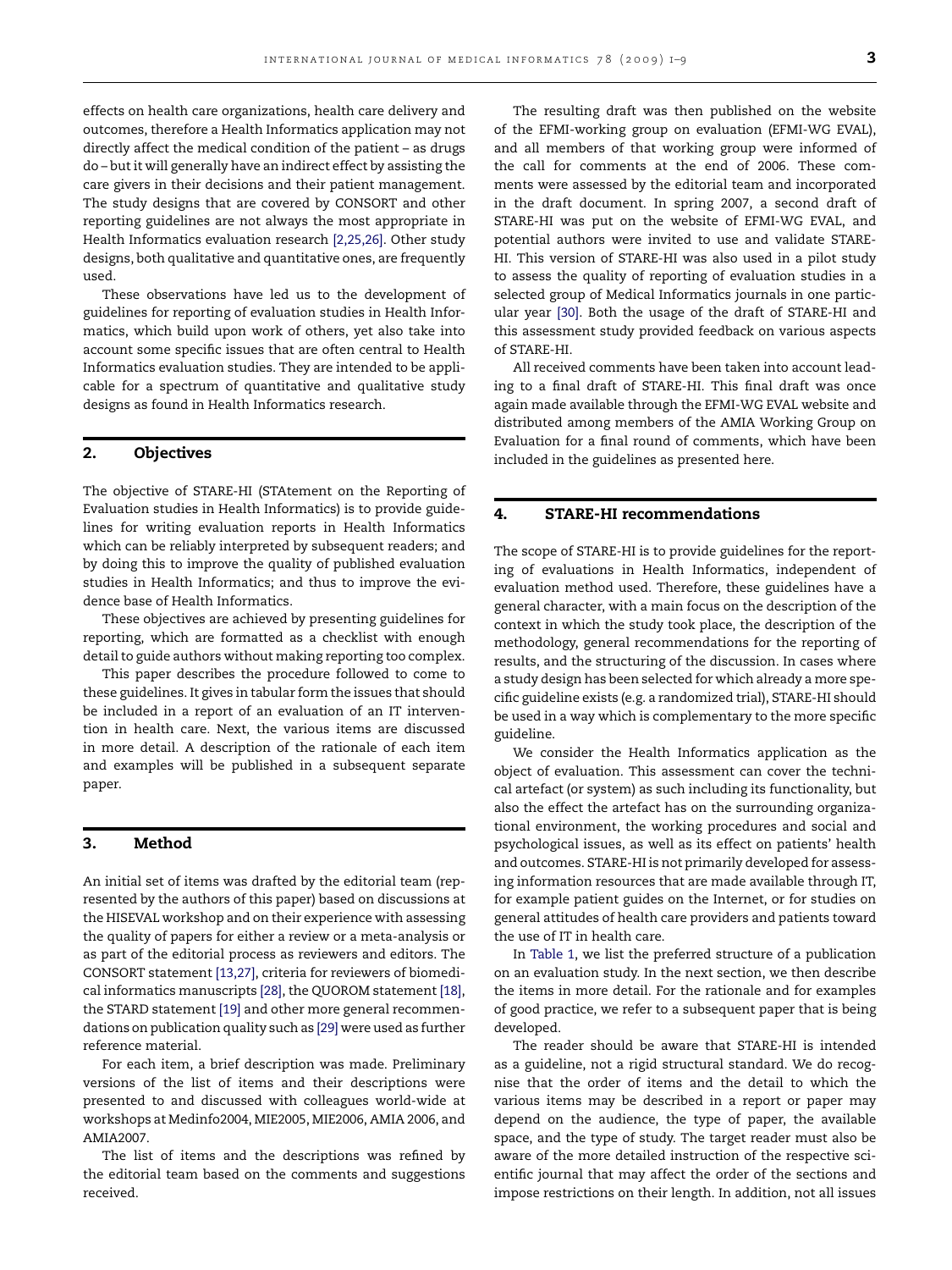#### <span id="page-3-0"></span>**Table 1 – The STARE-HI principles: items recommended to be included in Health Informatics evaluation reports.**

| Item #         | Item                                         |
|----------------|----------------------------------------------|
| 1              | Title                                        |
| $\mathfrak{D}$ | Abstract                                     |
| 3              | Keywords                                     |
| $\overline{4}$ | Introduction                                 |
| 41             | Scientific background                        |
| 4.2            | Rationale for the study                      |
| 43             | Objectives of study                          |
| 5              | Study context                                |
| 5.1            | Organizational setting                       |
| 5.2            | System details and system in use             |
| 6              | Methods                                      |
| 6.1            | Study design                                 |
| 6.2            | Theoretical background                       |
| 6.3            | Participants                                 |
| 6.4            | Study flow                                   |
| 6.5            | Outcome measures or evaluation criteria      |
| 6.6            | Methods for data acquisition and measurement |
| 6.7            | Methods for data analysis                    |
| $\overline{7}$ | Results                                      |
| 7.1            | Demographic and other study coverage data    |
| 7.2            | Unexpected events during the study           |
| 7.3            | Study findings and outcome data              |
| 7.4            | Unexpected observations                      |
| 8              | Discussion                                   |
| 8.1            | Answers to study questions                   |
| 8.2            | Strengths and weaknesses of the study        |
| 8.3            | Results in relation to other studies         |
| 8.4            | Meaning and generalisability of the study    |
| 8.5            | Unanswered and new questions                 |
| 9              | Conclusion                                   |
| 10             | Authors' contribution                        |
| 11             | Competing interests                          |
| 12             | Acknowledgement                              |
| 13             | References                                   |
| 14             | Appendices                                   |

presented may be of relevance for a report for a particular study.

#### **5. Description of items**

• 1. Title

The title should give a clear indication of the type of system evaluated, the study question and the study design. The use of the term "evaluation" (or "assessment" or "study") preceded by a specification of the type of study in the title helps to detect evaluation studies (e.g. "Evaluation of the effect of a CPOE system on medication errors: a retrospective record analysis").

• 2. Abstract

The abstract should preferably be structured and must clearly describe the objective, setting, participants, measures, study design, major results, and conclusions. In case there are major limitations in the study, these should be mentioned as well [\[31\].](#page-8-0) Structured abstracts are already mandatory for the International Journal of Medical Informatics, Methods of Information in Medicine, JAMIA for their research papers, and most medical journals. A given scientific journal may have detailed guidelines for organization of the abstract.

• 3. Keywords

To secure proper indexing in, for example, Medline it is essential to provide good keywords. Among the keywords should be "evaluation" and keywords describing the type of system evaluated (e.g. EHR, LIS, telemedicine), the setting (e.g. primary care, secondary care), the outcome measures, the study design (e.g. RCT, before-and-after, field study). It is advised to use MESH terms as provided by [\[32\]](#page-8-0) whenever possible since that will enhance retrievability of the paper in searches.

• 4. Introduction

The introduction should provide the reader with the background for the rest of the paper. Hence, it should address the following issues:

• 4.1. Scientific background

The scientific background is a description of what is already known about the (type of) system that is object of study. We use the term system in a broad sense. It does not necessarily refer to a complete system, but can be restricted to a certain functionality of a larger system, or the usage of a more general application in a specific domain or for a specific purpose, etc. The term covers both hardware and software systems, functionalities and algorithms, and the organizational and social environment where relevant.

• 4.2. Rationale for the study

Describes briefly the motivation for the study: what are the specific reasons to perform the study (scientific interest, justification for expenditure, insight into problems, addressing open research questions)? Is the study part of a larger research, development or implementation project? From which stakeholder viewpoint (if any) is the study performed? If possible, it should also be mentioned what influence the findings of the study may have.

• 4.3 Objectives of the study

The specific study questions and hypotheses must be described as concisely as possible. It should then be stated where appropriate whether any formal permission was obtained for example from institutional review boards (IRBs), ethics committees, staff committees, and the like. $3,4$ • 5. Study context

Information on study context is important for the later assessment of generalisability<sup>5</sup> of results. Clearly, giving all

<sup>&</sup>lt;sup>3</sup> Some journals may require that this information is provided at the end of the manuscript.

Requirements with respect to IRB approval may vary from country-to-country. Whenever participants run a certain risk by participating in a study, IRB approval should be sought. Currently, it is often considered appropriate to seek IRB approval for studies that ask health care professionals for their opinions about IT applications in a specific situation (e.g. how they perceive the CPOE system that was currently installed in their organization).

We use the term generalisability in a broad sense. It not only covers the notion that is common for quantitative studies, but also the assessment of the findings by a reader on the applicability of the results in his or her own environment. A qualitative study on the perceived usefulness of a particular system in primary care may not be generalizable to/applicable in a tertiary setting.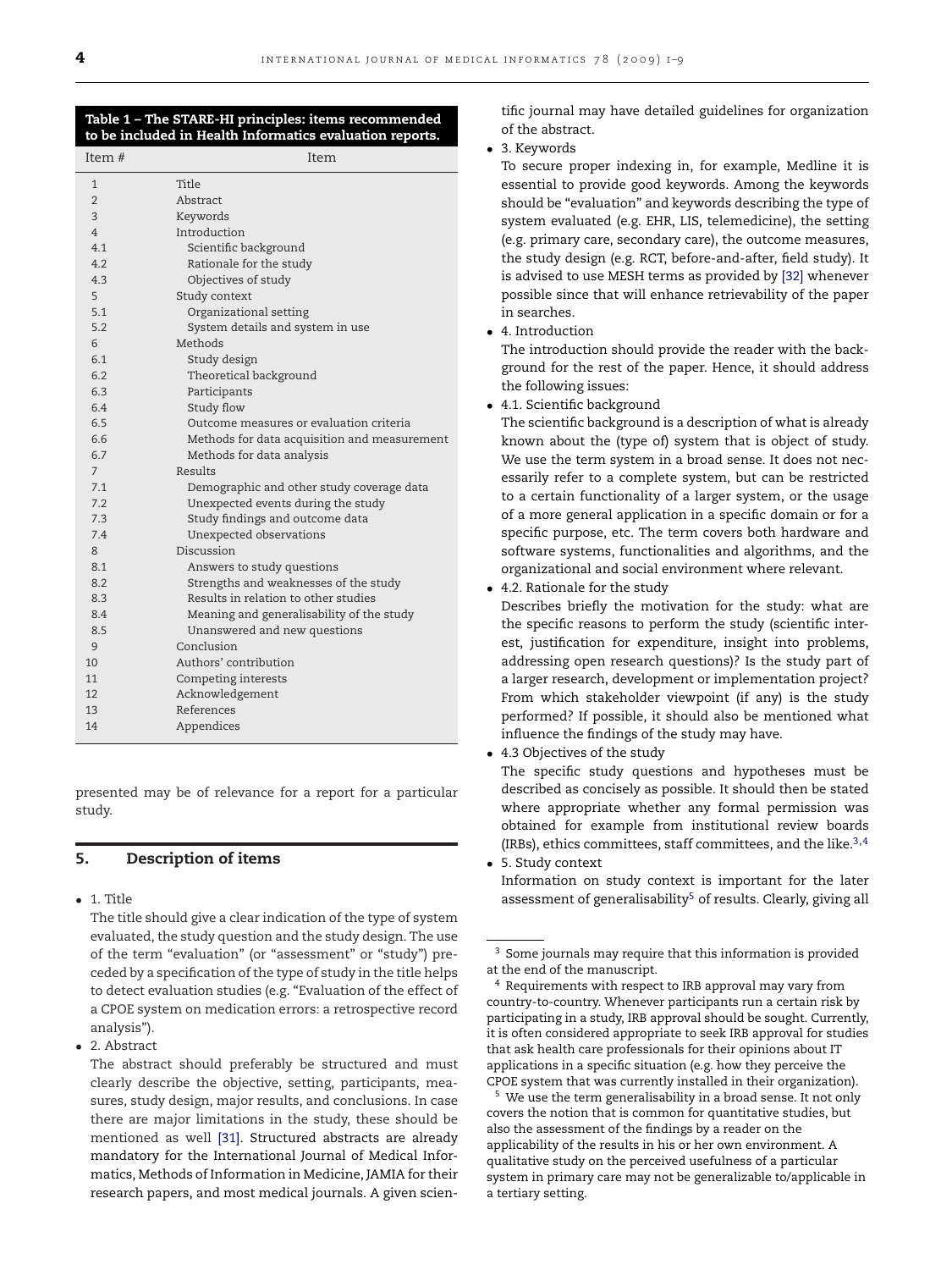details on the context is not feasible—the authors of an evaluation paper have to decide to which extent information is needed to secure the validity and generalisability of the paper.

• 5.1 Organizational setting

This should describe the health organization(s) where the system is being evaluated, including its geographical location and preferably its name. It should indicate what kind of health care facility it is (primary, secondary, tertiary care, home care, etc.). In case the whole organization is not involved, it should be made clear which departments have been involved in the evaluation (e.g. a 12-bed intensive care unit of a 320-bed urban referral hospital.).

• 5.2. System details and system in use

The system description must permit the reader to understand how the system works (or is intended to work). The authors may refer to a technical description provided elsewhere, and this may reduce the technical description, but sufficient detail is still needed for the evaluation study report to be self-contained. Systems details should comprise the aim of the IT system (e.g. laboratory system, administrative system, nursing documentation system, CPOE system), type of system (home-grown, open source or commercial system), the type of information that is managed by the system (e.g. drug orders, nursing care plans), and the clinical or other tasks supported by the system (e.g. ordering processes, nursing documentation processes).

The description should also include information on (1) how wide-spread the system is used in the facility in which the system is evaluated, for how long and for what purpose and (2) number and professions of the users of the system in that facility.

Any additional information to detail relevant aspects of the context in which the study was conducted should be mentioned (e.g. customization of software, user training, additional attention to the study, system only implemented shortly before the evaluation).

• 6. Methods

This section of a paper describes in sufficient detail the study design and the methods used in the study. STARE-HI contains items which have been dealt with in more detail in guidelines for medical studies; where appropriate we will refer to these.

• 6.1. Study design

This describes the overall study design and the motivation for choosing it. The description of study design comprises the type of study, for instance observational study (case study), quasi-experimental study (e.g. before–after, with or without control; interrupted time-series with or without on–off-design), or experimental study (RCT). For an RCT, the authors should follow the CONSORT guidelines for all parts of Section 6. In case of non-RCT, the taxonomy presented in [\[33\]](#page-8-0) can be used to describe the type of study. It should also be specified whether it is a laboratory study, simulation, or actual field study. If applicable, state reasons for choice of level of observation/participation (patients, professionals, clinics, hospitals, etc.).

Throughout the description of the study design, the authors must show their awareness of specific and potential study design biases (for this purpose see the review of biases in [\[12, pp. 257–289, 34, pp. 209–215\]](#page-7-0) by making a statement on their potential impact and how that is handled.

- 6.2. Theoretical background of the study Where appropriate, state the theories – with sufficient references – on which the study is based, which guided the selection of the measurement instruments used and which form the basis for interpretation of the results (e.g. the user acceptance model that guided a quantitative survey or the organizational theories that guided a qualitative study).
- 6.3. Participants

Describe the methods of selection of participating users, patients, units, hospitals, etc., including – if applicable – inclusion and exclusion criteria for each type of participant in a study. In case of a controlled trial, it should be specified how participants were allocated to intervention and control groups (randomization or other approaches—refer to CON-SORT for more details [\[14,16\]\).](#page-8-0) State the basis of sample size calculations if applicable (power calculations).

• 6.4. Study flow

Give sufficient details on date of beginning and end of the overall study and any study periods; give clear description and date of intervention (in experimental studies). In case of a study in which several methods have been used, specify when each method was used for which group. A flow diagram should be used to summarize the experimental study designs (like the RCT flowchart as required in CON-SORT [\[13\]\).](#page-7-0) For observational studies, use a diagram showing study activities over time. In each case, indicate time line and mark any important dates such as beginning of study, intervention, end of study, where appropriate compared to development milestones of the system (place/phase in life cycle).

• 6.5. Outcome measures

Cleary state outcome measures or other evaluation variables of interest that were used in the study. Define to a sufficient detail the key concepts in the study such as medication error or user satisfaction. In open qualitative studies, no pre-defined outcome measure can be defined; however, when certain aspects are more in the focus of the researcher than others, these can be stated here (see also Section 6.2).

• 6.6. Methods for data acquisition and measurement This section should provide sufficient detail such that others are able to duplicate the study or to use some of the methods for other studies.

All relevant aspects of applied methods (e.g. questionnaire, interview, observation, log file analysis, chart review) should be described. Examples of aspects are location and setting of data collection, number and type of interviews, type and duration of observations, whether data collection was retrospective or prospective, professional background of the interviewers, blinding of observer and/or participants and/or analysts, etc. It should also be identified which outcome measures are covered by each of the selected methods.

For every measurement or observation, information on their validation has to be given, with references to earlier work where necessary (e.g. was there a pre-test with assessment of inter-rater reliability? Was the questionnaire previously validated?). Newly designed measurement tools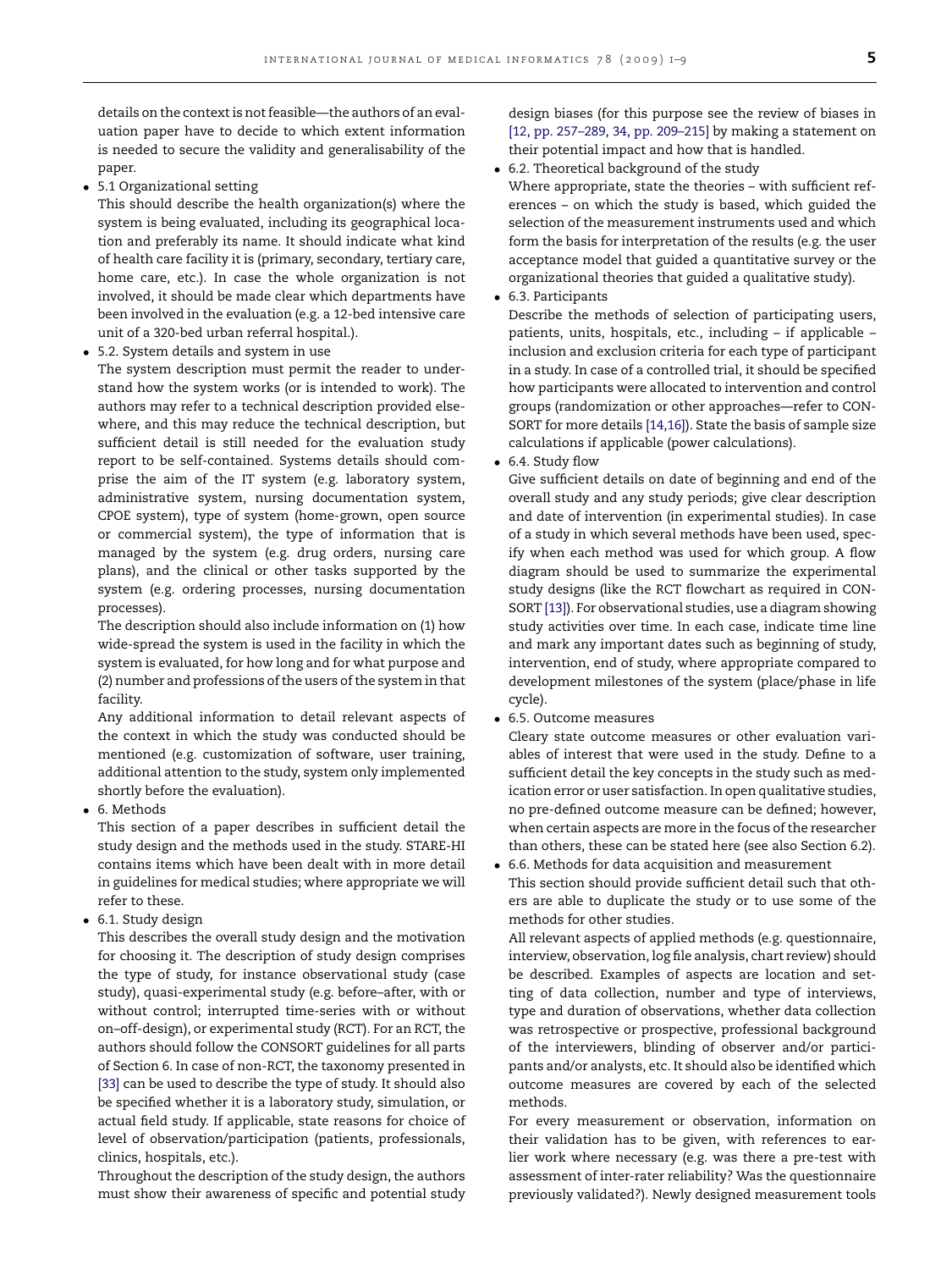should be described in more detail, full disclosure of such tools should be given in the appendices or as supplementary material.

• 6.7. Methods for data analysis

This section describes the methods used for data analysis. The selection of those methods depends on data acquisition methods and study questions. When several methods are used, combine the description of data acquisition and data analysis for each method.

For quantitative data, state the statistical techniques that have been used for analysis. For the analysis of qualitative data, indicate the analysis methods in detail. For all data analysis methods, indicate any software product used.

Triangulation may be used to combine data from various sources [\[35,36\].](#page-8-0) When triangulation is used, it should be specified what kind of triangulation was applied (methods, measures, data, investigator or theory triangulation), and how the data were combined.

Throughout the description of the data acquisition and data analysis, the authors must show their awareness of specific and potential data analysis biases (for more information, see [\[12, pp. 290–313\]](#page-7-0) and [\[34, pp. 209–215\]\).](#page-8-0)

• 7. Results

The result section presents mainly the data obtained from applying the methods as described in Section 6. Depending on the type of study, the organization and naming of sections may be done in a different way. The interpretation and discussion of the results should be left to the discussion section.

Sections 7.2 and 7.4 are of special importance for but not limited to qualitative studies, as one of their objectives is to obtain new insight for example social and organizational aspects of Health Informatics applications.

• 7.1. Demographic and other study coverage data Give basic numbers on the size of the study, for example number of users observed/interviewed, documents or medical records analysed, distribution and return rate of questionnaires, number of observation days, pages of transcripts analysed, etc.

When the study measures are related to persons, baseline demographic data and/or (clinical) characteristics of study participants (users, patients, and units) should be given, such as age groups, professions, usage patterns, patients' diagnostic scores, etc. In particular in qualitative studies the characteristics and qualities of the participants may be of more importance than sheer numbers. Information on number and type of drop-outs should be added as well with identification of reasons. Where appropriate, baseline data must be given for relevant groups separately (e.g. for control and intervention groups in trials, or for different professions or age groups when that is relevant).

• 7.2. Unexpected events during the study

Any event that may have influenced study design and/or results has to be described (e.g. deviations from timeline, system updates during the study, staff changes, educational interventions, system failure, high drop-out rate in one group and changes in management or organizational strategy during the study period). If possible, these events should be related to the timeline of the study. The authors

should indicate to what extent these unexpected events might influence (bias) the study findings.

• 7.3. Study findings and outcome data

This is the major section, presenting the results of the study. For each study question, outcome variable and evaluation criterion, sufficient data should be presented.

Qualitative data may be presented as text. Quotations from participants should be used to illustrate major points. These quotes should be anonymous, but have an indication of the type of person being quoted (e.g. Nurse 3).

Quantitative data can be presented in tables and figures.<sup>6</sup> Typically, each table, figure, etc., should be referenced in the text. The most important or relevant results should be emphasised here, and special notion should be given to unexpected or striking results such as differences between groups. Absolute numbers should always be provided; not only relative numbers.

• 7.4. Unexpected observations

Any unintended (positive or negative) side-effects of the system that were not in the focus of the study but that seem remarkable should be reported here. This could be, for example, the observation of bottlenecks in the clinical workflow after system implementation, severe organizational problems that seem related to the new system, or persistent unsolicited responses on a specific effect of a system during a qualitative study that focussed on other aspects. Here the authors may report about the difference between the intended use as described in Section 5.2 and the observed actual use.

The difference with Section 7.2 is that unexpected events may influence the findings (and may have caused changes of the study protocol), while unexpected observations relate to issues that arose during the study that could lead to additional insights, further recommendations, potential explanations for the findings or future research topics.

• 8. Discussion

The discussion should be a critical interpretation and assessment of the study results and the study itself in view of the study questions. We suggest authors should make the discussion structured with the following clear subheadings [\[37\].](#page-8-0)

• 8.1. Answer to study questions

Interpret the data and answer your study question(s). Whereas in Section 7 the results are presented in detail, in this part of the report the answers to the study questions are in focus. Make explicit reference to the specific study questions either by restating them or by other cross-reference mechanisms.

• 8.2. Strengths and weaknesses of the study

This section contains a critical discussion of the methods used. Describe the strong and weak points of the study, for example concerning the study design, comparability of intervention and control group with respect to baseline data, study execution, confounders, internal

 $6$  Detailed advice on how to present data in tables and graphs is out of scope of STARE-HI. Guidance on this topic can be found in several publications, for example in E.R.Tufte, The Visual Display of Quantitative Information, Graphics Press.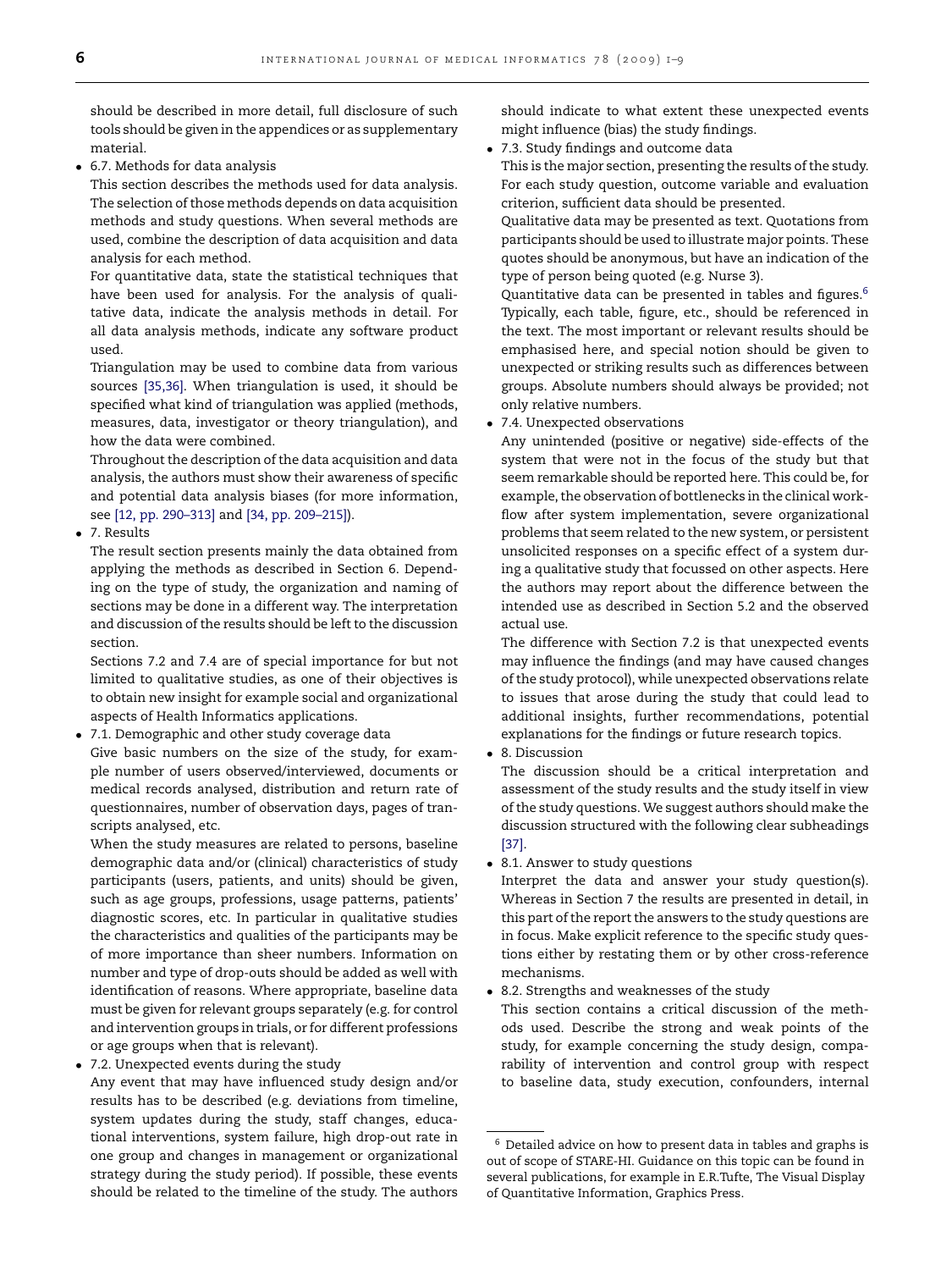and external validity of findings, completeness of acquired data, drop-out of participants, representativeness of the participants, low- or high-response rates, etc. Refer here also to the information presented in Section 7.2. Discuss any biases that could be present and that would influence the findings of the study or the interpretation of the data.

• 8.3. Results in relation to other studies

Make clear what exactly is novel about your results. Describe to what extent the results are in agreement with findings of others and in this light provide information about the comparability with the study setting. When there is disagreement with findings of others, discuss possible reasons.

- 8.4. Meaning and generalisability of the study Describe the meaning of the study findings, both for the various stakeholders in the study, for other institutions and for Health Informatics in general. In this context, discuss the generalisability/applicability of the study for other organizations. Refer here also to the information given in Sections 5.1, 5.2 and 8.2.
- 8.5. Unanswered and new questions

Discuss whether the study has shed new light on an issue and/or has raised new questions. Describe what research should/could be performed in the future to further improve our knowledge about the system and its effects. Refer here also to the information presented in Section 7.4.

• 9. Conclusion

The conclusion summarizes the main findings, discusses the impact of the findings and how they relate back to the big picture described in the Section 1, gives recommendations by the authors and provides a short outlook for future research.

• 10. Authors' contribution

An increasing number of journals require making the contributions of the authors to a paper explicit or at least to make clear that each author qualifies for authorship [29]. It is recommendable to make that information part of the paper and not only in the covering letter while submitting the manuscript.

• 11. Competing interests

A statement of the interests, financial or otherwise, the authors may have with respect to subject of study and which may – but not necessarily have – influenced the design of the study and/or the interpretation of the results [29]. This information should also make clear the relation of the study team towards the system being evaluated (developers, users, operators, internal quality assurance, external team, etc.).

• 12. Acknowledgements

Acknowledge any financial or other support you got when conducting the study or writing the paper [\[29\].](#page-8-0)

• 13. References

References should adhere to the journal guidelines. When no strict guidelines are provided by the journal, the style recommended by the NLM is preferred [\[38\]. T](#page-8-0)he authors should include only references that are really needed for their arguments. It is improper to provide a long list of references only to demonstrate that many papers have dealt with a specific issue. Only the key papers should be included. Preferably

such lists should be restricted to references the contents of which are discussed in the paper.

• 14. Appendices

Any supporting material should be included in appendices. This includes necessary, detailed descriptions of specific measurement methods/tools (e.g. a questionnaire), specific data analysis techniques and detailed study results. Currently, more and more journals allow such additional material being stored on the publisher's website. This also opens up the ability to include (parts of) audio-visual and multi-dimensional material collected in the study.

### **6. Discussion**

STARE-HI was developed to provide guidelines for writing and interpreting evaluation reports in Health Informatics, by doing this to improve the quality of published IT evaluation studies in Health Informatics and thus to improve the evidence base of Health Informatics. It encourages transparency in reporting of IT evaluation studies.

STARE-HI was developed in an iterative process involving volunteer experts from various Health Informatics domains. No formal procedures (e.g. Delphi technique) or voting procedure was used to develop this version, but all colleagues interested could submit comments that were assessed by the editorial group. Several presentations of drafts of STARE-HI at various workshops and conferences were used to make sure no important aspect was missed.

STARE-HI borrows from earlier work in other domains such as CONSORT for reporting of RCTs; however, to our knowledge, STARE-HI is the first approach to develop specific guidelines for the reporting of Health Informatics evaluation studies.

Although the guidelines are written for the publication of evaluation studies in the scientific literature, they can also be used for other reporting purposes. Although the structure might require some changes, for example the Abstract could become an executive summary and the conclusions could become a set of recommendations, the issues are largely valid for any kind of reporting of studies.

# **7. Conclusion**

We present STARE-HI as a guideline to report IT evaluation studies in health care with detailed recommendations for each aspect that is particularly relevant for an evaluation study.

Whether STARE-HI is feasible for the broad range of (quantitative and qualitative) Health Informatics evaluation papers can only be shown when it is used by authors and editors. We invite anybody to report their experience that may be incorporated in subsequent updates of STARE-HI. Subsequent more rigid evaluation studies on this question are planned.

We perceive higher quality publications of evaluation studies to be an important step towards the vision of scientifically valid evidence-based Health Informatics. Such an evidence base will help:

• to demonstrate the value of Health Informatics applications,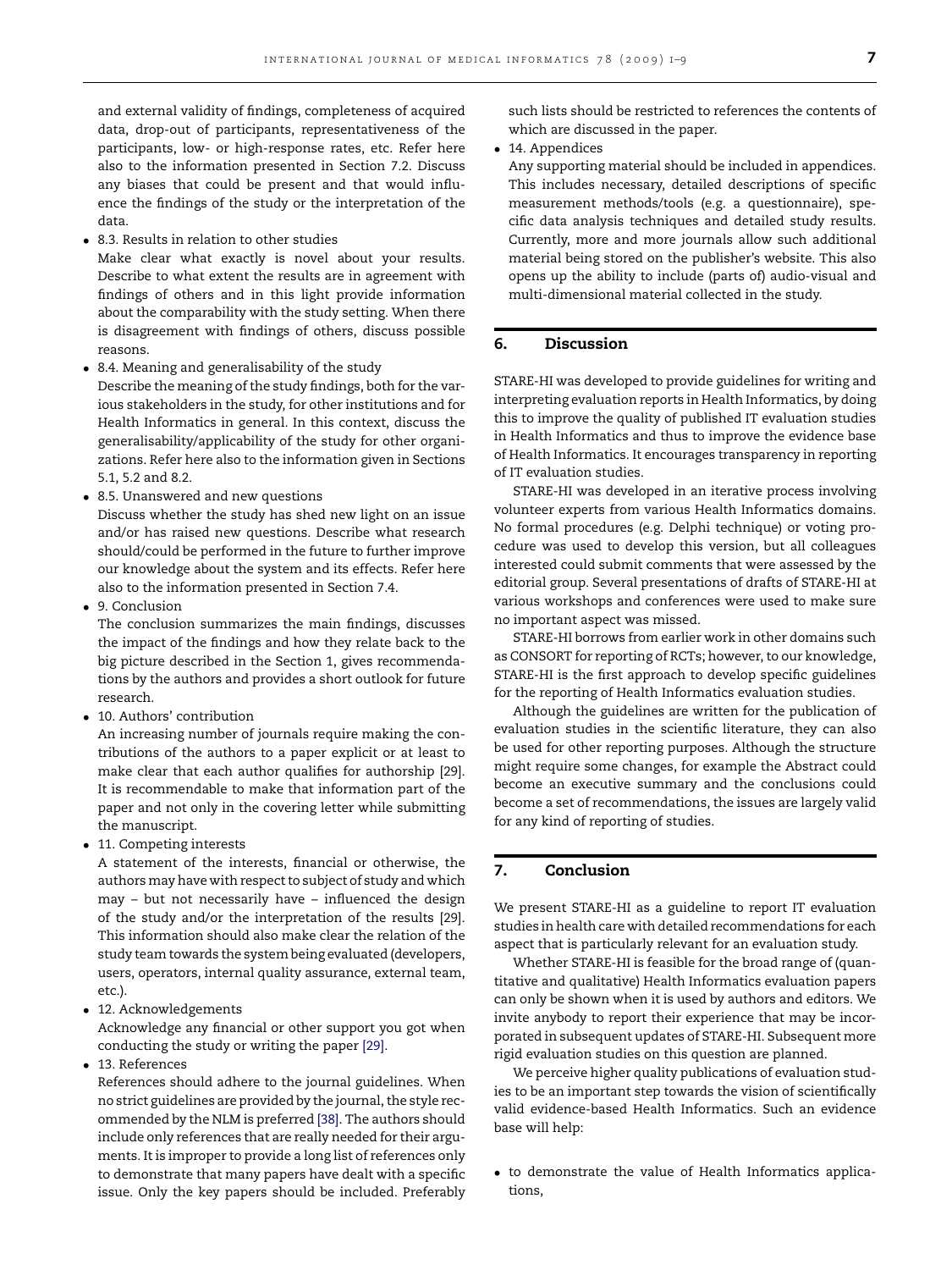<span id="page-7-0"></span>What was already known before this study:

- The quality of reporting of Health Informatics evaluation studies is variable and is open for improvement.
- Guidelines for reporting do help authors in addressing the critical issues in a publication.
- Agreed guidelines for reporting have an impact on the quality of published papers.

What this study has added:

- Health Informatics evaluation studies should address issues that are particular for our field and not covered by other guidelines for reporting.
- Despite the variety in study designs found in Health Informatics evaluation studies, a set of general principles for reporting of such evaluation studies could be assembled in to a comprehensive guideline.
- to assist decision makers in finding evidence on the most appropriate systems and approaches,
- to guide the field towards developments that have maximal beneficial impact on health care delivery, and
- to demonstrate that Health Informatics has a solid scientific basis and hence is a discipline that can contribute to further improvement of the quality of care.

# **8. Authors' contributions**

The idea for STARE-HI was raised during the HISEVAL workshop in Innsbruck [2]. J.T. took the initiative to develop STARE-HI, he is the guarantor of the study. J.T. and E.A. drafted a first list of issues and drafted the first version of the manuscript. J.B., N.d.K., P.N., and M.R. all contributed by critically assessing the items and their descriptions in several iterations. They have made suggestions for expansion and provided various parts of the text. J.T. and E.A. integrated the various contributions and edited the final version of the manuscript. All authors have approved this final version.

#### **Competing Interests**

JT is editor of the International Journal of Medical Informatics. He was chair of the working group on Technology Assessment and Quality Development of the International Medical Informatics Association (IMIA) with JB as co-chair. Currently NdK chairs this working group.

EA is chair of the Working Group on Assessment of Health Information Systems of the European Federation of Medical Informatics (EFMI). JB and PN are co-chairs of this working group.

#### **Acknowledgments**

This work has been validated and enriched by comments from many during its preparation and development. In particular we acknowledge the contributions of: Jos Aarts, Emily Campbell, Petra Knaup, Christof Machan, Zahra Niazkhani, Christian Nøhr, Habib Pirnejad, Joshua Richardson, Rainer Röhrig, Dean F. Sittig, Murat Sincan, Christa Wessel, Johanna Westbrook and Jeremy Wyatt.

*Endorsements*: EFMI has formally endorsed STARE-HI in their board meeting of 30 May 2007 in Brijuni, Croatia. In November 2007, the working group on Evaluation of the American Medical Informatics Association (AMIA) endorsed STARE-HI during the AMIA 2007 Annual Meeting. The General Assembly of IMIA has adopted the STARE-HI paper as a formal IMIA document on 25 May 2008.

#### references

- [1] D. Sackett, W. Rosenberg, J. Gray, R.B. Haynes, S. Richardson, Evidence based medicine: what it is and what it isn't, BMJ 312 (7023) (1996) 71–72.
- [2] E. Ammenwerth, J. Brender, P. Nykanen, H.U. Prokosch, M. Rigby, J. Talmon, Visions and strategies to improve evaluation of health information systems. Reflections and lessons based on the HIS-EVAL workshop in Innsbruck, Int. J. Med. Inform. 73 (June (6)) (2004) 479–491.
- [3] E. Ammenwerth, N.T. Shaw, Bad health informatics can kill—is evaluation the answer? Methods Inf. Med. 44 (1) (2005) 1–3.
- [4] J.S. Ash, M. Berg, E. Coiera, Some unintended consequences of information technology in health care: the nature of patient care information system-related errors, J. Am. Med. Inform. Assoc. 11 (March–April (2)) (2004) 104–112.
- [5] E. Tenner, Why Things Bite Back: Technology and the Revenge of Unintended Consequences, Vintage Books, New York, NY, 1997.
- [6] M. Rigby, Evaluation: 16 powerful reasons why not to do it—and 6 over-riding imperatives, in: V. Patel, R. Rogers, R. Haux (Eds.), MEDINFO, IOS Press, 2001, 1198–1202.
- [7] J. Talmon, Evaluation and implementation: a call for action, Methods. Inf. Med. 45 (Suppl 1) (2006) S11–S15.
- [8] M. Rigby, Evaluation—the Cinderella science of ICT in health, Methods Inf. Med. 45 (Suppl 1) (2006) S114–S120.
- [9] P.S. Whitten, F.S. Mair, A. Haycox, C.R. May, T.L. Williams, S. Hellmich, Systematic review of cost effectiveness studies of telemedicine interventions, BMJ 324 (June (7351)) (2002) 1434–1437.
- [10] E. Ammenwerth, N. de Keizer, An inventory of evaluation studies of information technology in health care trends in evaluation research 1982–2002, Methods Inf. Med. 44 (1) (2005) 44–56.
- [11] B. Chaudhry, J. Wang, S. Wu, M. Maglione, W. Mojica, E. Roth, et al., Systematic review: impact of health information technology on quality, efficiency, and costs of medical care, Ann. Intern. Med. 144 (May (10)) (2006) 742–752.
- [12] J. Brender, Handbook of Evaluation Methods for Health Informatics, Academic Press, New York, 2006.
- [13] C. Begg, M. Cho, S. Eastwood, R. Horton, D. Moher, I. Olkin, et al., Improving the quality of reporting of randomized controlled trials. The CONSORT statement, JAMA 276 (August (8)) (1996) 637–639.